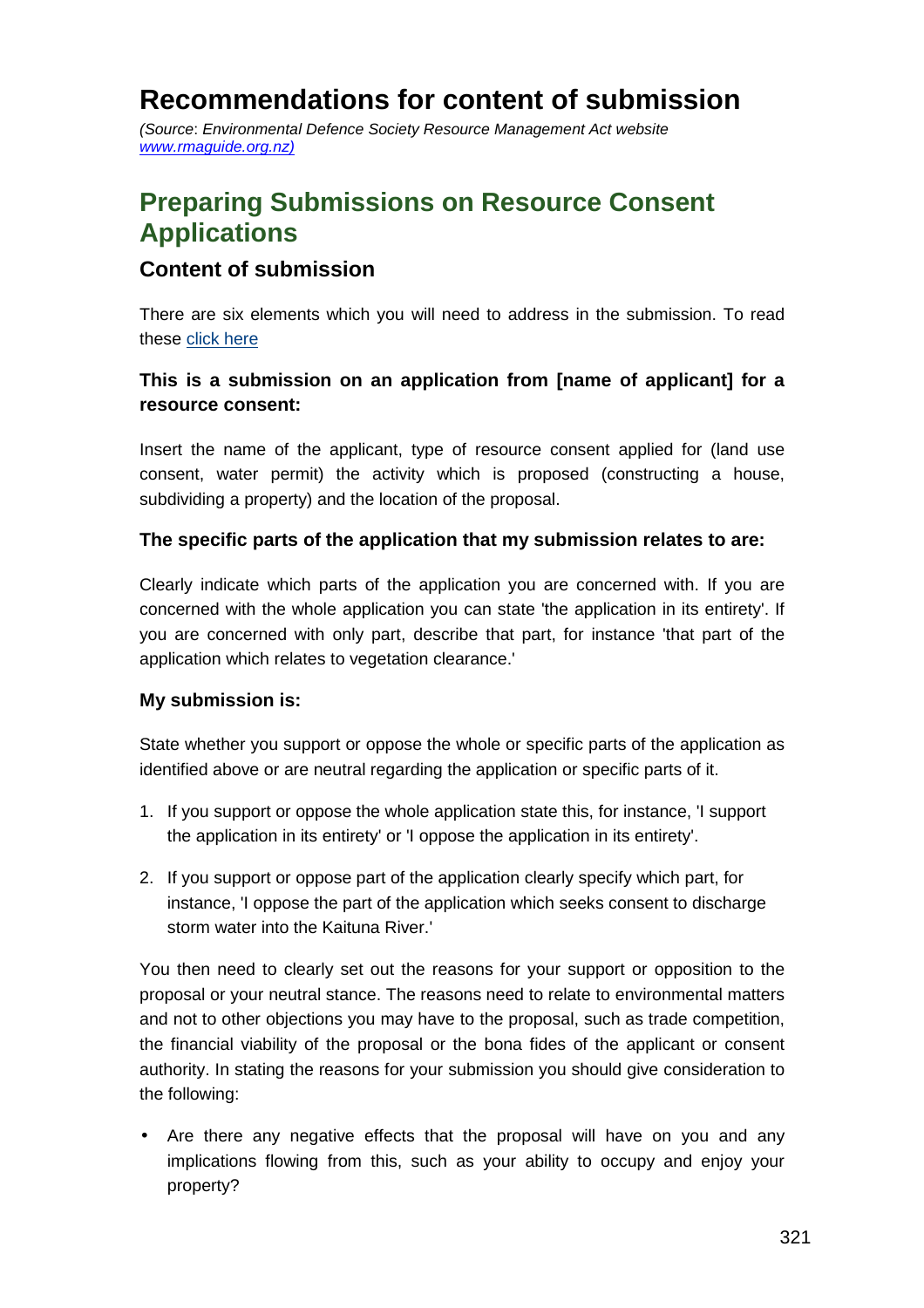- If there are likely to be significant adverse effects, has there been adequate consideration of alternatives?
- Are adequate actions proposed to avoid, remedy or mitigate the effects?
- Is the application consistent with Part II of the RMA including the overarching purpose of sustainable management (section 5), the matters of national importance (section 6) and other matters (section 7)?
- Is the application consistent with the New Zealand Coastal Policy Statement or any other national policy statement in force?
- Is the application consistent with any relevant regional policy statement and/or regional plans? Such plans are relevant if they cover the same geographical area and address the same broad issue.

Is the application consistent with the district plan?

If the application is for a non-complying activity:

- Are the adverse effects on the environment more than minor? 'Minor' means that the effects are comparatively small in size and importance, although they can be more than minimal.
- Is the proposed activity contrary to the objectives and policies of the relevant plan and proposed plan?

You may wish to briefly refer to any information you have on the current environment and the impacts on this of the proposed activity. For example, there may be important habitats or landscapes which will be negatively impacted on. It is good practice to keep submissions concise and accurate leaving detailed issues to be addressed during evidence presentation at the hearing.

### **I seek the following decision from the consent authority:**

Be as precise as possible about what decision you would like the consent authority to make, including the parts of the application you wish to have amended, for example:

- 'Approve the application.'
- 'Decline the application in its entirety.'
- 'Only approve the application if a condition is imposed to the effect that no storm water is discharged from the site.'
- 'Only approve the application if the following condition is imposed: 'All storm water shall be treated and disposed of within the boundaries of the site' or wording to like effect.